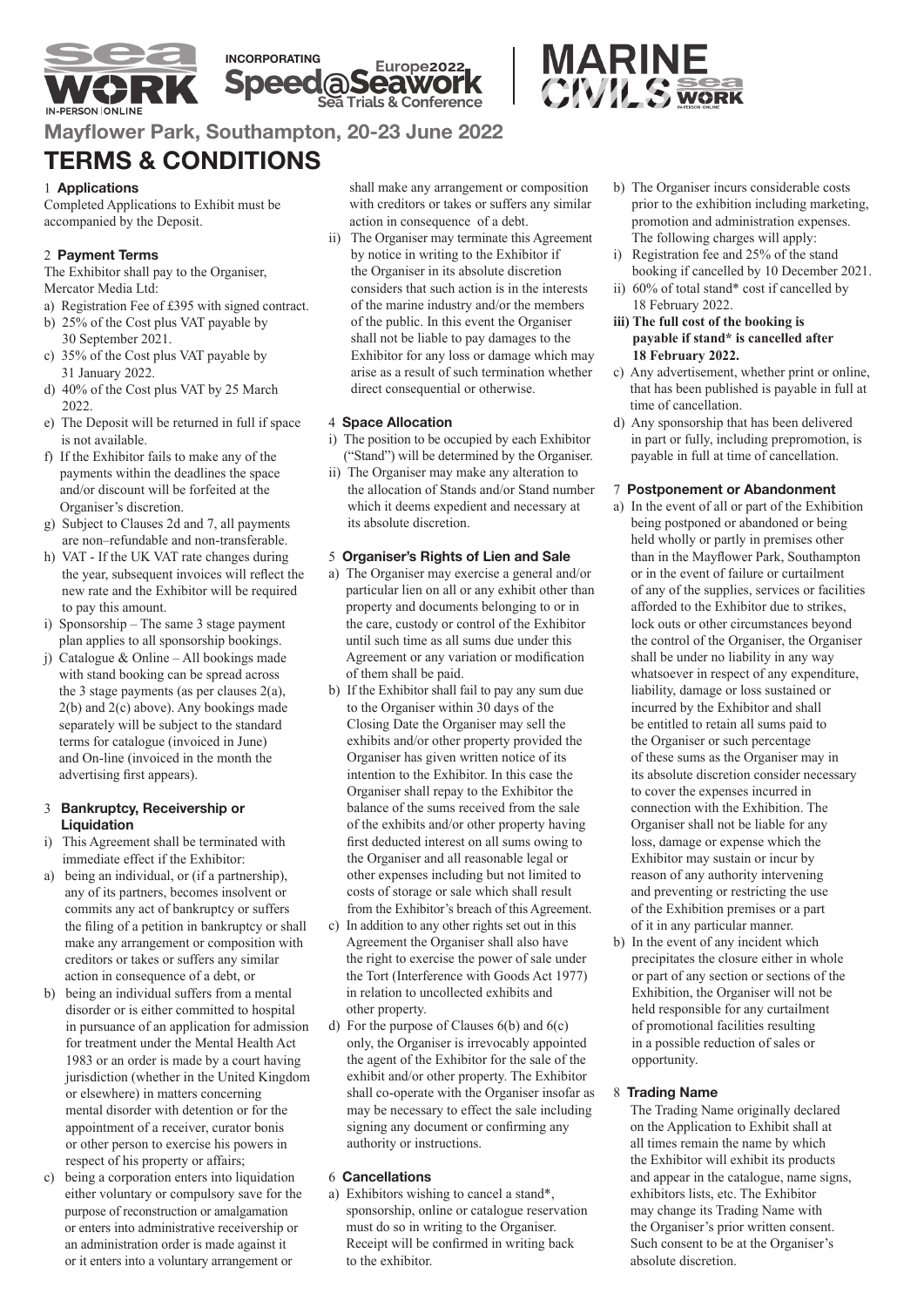9 **Sub–Letting or Shared Stands**

 The Exhibitor may only sub-let or share its Stand with the prior written consent of the Organiser, but will have to pay a fee if the co-exhibitor wishes to have a full catalogue entry. Company name only is free of charge.

## 10 **Duplication and Substitution of Exhibits**

 The Exhibitor will not be permitted to display any exhibits differing in nature or size from those specified by it on its Application to Exhibit without the Organiser's prior written permission.

# 11 **Build–Up and Breakdown**

- a) During build-up and breakdown periods, Mayflower Park is a HSE registered building site. All Exhibitors and their Contractors are required to comply with the Construction (Design and Management) Regulations 2015 in every respect.
- b) Exhibitors and Contractors must wear Personal Protective Equipment (PPE) that is appropriate to the work being carried out or to the published minimum standard for the site.
- c) Exhibitors and Contractors failing to comply with the minimum PPE standards will not be allowed to enter the site or to continue to work. Those people failing to continually comply with PPE standards will be removed from site.
- d) The Exhibitor will be advised of the day and time at which it must arrive to complete their Stand. These arrangements must be adhered to.
- e) If the Exhibitor requires mechanical handling or lifting during the build-up or breakdown period, this must be arranged with the official contractor prior to arrival on site using the order form in the exhibitor manual.
- f) Breakdown of stands must not start before 5.30pm on the last day of the exhibition. The Exhibitor must not place any stand goods, materials or exhibits in the gangways until after the breakdown period is declared. This is a Health and Safety issue to protect visitors from harm and exhibitors not adhering to this may be refused entry the following year.
- g) The Stand must be cleared from the Exhibition site by 1200 hours on the day after the Exhibition closes. Anything left on the stand will be disposed of.
- h) Exhibitors are responsible for removing and transporting from site any waste or scrap materials from their stand following breakdown.
- 12 **Exhibitors Demonstrating Vessels The following section constitutes the Show Regulations For Vessels and applies to all vessels attending Seawork including those at Speed@Seawork.**

 **For clarification "demonstration vessel" specifically means any vessel being subjected to seagoing equipment trials and demonstrations for Seawork visitors.**

a) This Agreement incorporates the Southampton Harbour Bye–Laws 2003 a copy of which is available from the

Organiser. The water is under the jurisdiction of Associated British Ports (ABP). You must observe the rules and regulations applied by the ABP Harbour Master devolved to Seawork Harbour Master. These are the only people authorised to give instruction or to be referred to in matters regarding berthing and vessel operation. Vessels shall also comply with the verbal directions of the ABP Harbour Master's authorised assistants on board harbour patrol craft, who maintain a listening watch on VHF channel 12.

- b) The Exhibitor shall effect adequate insurance cover in respect of:
	- 1. Loss or damage to its exhibits and any other property of the Exhibitor, its servants, agents, visitors or subcontractors which may be in or about the Exhibition; and
	- 2. Its legal liabilities to employees and other third parties arising out of or in connection with its participation in the Exhibition.
- c) Such insurance shall be affected with an insurer or underwriter of good repute. The public liability cover shall be in a sum not less than £5m in respect of each and every claim and the employer's liability cover shall be in a sum not less than £2m in respect of claims relating to any one or more of his employees arising out of any occurrence (being the minimum amount laid down by statute).
- d) The Exhibitor is required to produce to the Organiser the policy or policies of such insurance which are valid at the time of the Show. The Exhibitor must upload this onto appropriate portal of the Exhibitor manual.
- e) The Organiser will not be responsible for any loss or damage to vessels or their contents whatsoever the cause and the Exhibitor must make suitable public liability insurance arrangements.
- f) Exhibitors are directly responsible at all times for the health and safety of all visitors and staff when on and around their vessels.
- g) Demonstration vessels must comply to the **minimum standard** of MGN469 in that the vessel must be seaworthy and fully equipped with safety equipment, anchor, ropes, fenders, and engines must be connected and in full working order.
- h) Demonstration vessels must be manned at all times by suitably experienced qualified personnel (SEQP). The Exhibitor is responsible for providing the Organisers the full details of the SEQP for each vessel being demonstrated via the portal on the Exhibitor Manual.
- i) For demonstration vessels, the Exhibitor must provide a written risk assessment. The Exhibitor is responsible for providing the Organisers with the Risk Assessment for all vessels being demonstrated via the portal on the Exhibitor Manual
- j) For demonstration vessels, the SEQP must brief their visitors on life saving equipment and emergency procedures. Visitors must wear life jackets at all times.
- k) For demonstration vessels, visitors must be accompanied by the SEQP when on

board a vessel at all times.

- l) All vessels must carry an operational VHF radio with channel 12 to enable them to be contacted when necessary.
- m) All vessels must be equipped with the appropriate lifesaving equipment including:
	- 1. Life jackets to BSEN396 that have been regularly inspected and maintained in accordance with the manufacturers' instructions.
	- 2. Life Jackets must be readily available for every person onboard.
	- 3. Suitable and sufficient fire equipment/extinguisher(s).
	- 4. Lifebouys, floating lines, heaving lines, lights,
	- 5. First Aid kit
	- 6. Hand Flares and Smoke signals
- n) For demonstration vessels fitted with kill cords, it is compulsory that the SEQP uses the kill cord when under motive power.
- o) For demonstration vessels, the SEQP must not hand over control of the helm at any time.
- p) No one in charge of a vessel shall knowingly cause or permit anyone to navigate or attempt to navigate a vessel when unfit by reason of drink or drugs.
- q) No mooring off will be permitted by any vessels. Offenders may be towed away and impounded.
- r) Vessels are to navigate to, from and around Seawork Marina in a very slow, safe and proper manner. Vessels must not exceed 6 knots north of a line drawn from Hythe Pier to Weston Shelf Buoy.
- s) The Marchwood Channel is for vessels up to 8 metres in length. This is extended to 9 metres only in the case of Rigid Inflatable Boats. The maximum speed in this area is 20 knots. No more than two vessels are allowed in the area at any one time. Speed must be reduced when turning at the western end to avoid causing a hazard or risk to private moorings or to ship repairers in that vicinity.
- t) Vessels must not make use of the main navigational fairways so as to obstruct or impede large vessels which can only navigate in these fairways.
- u) The Hovercraft Testing Area is for vessels of any length and for demonstration speeds over 20 knots. Speed must be reduced when turning to avoid causing a hazard or risk to private moorings in the vicinity. Care must also be taken to allow boats to access the sailing Clubs along Weston Shore.
- v) No vessel will navigate between the hours of sunset and sunrise without displaying the navigational lights prescribed by the International Regulations for the Prevention of Collisions at Sea (1974).
- w) No one will discharge distress flares, rockets or other pyrotechnics in any circumstances other than for which they were intended.

 **In addition to the above, the following section constitutes the Show Regulations For Vessels but specifically applies to all vessels attending Speed@Seawork.**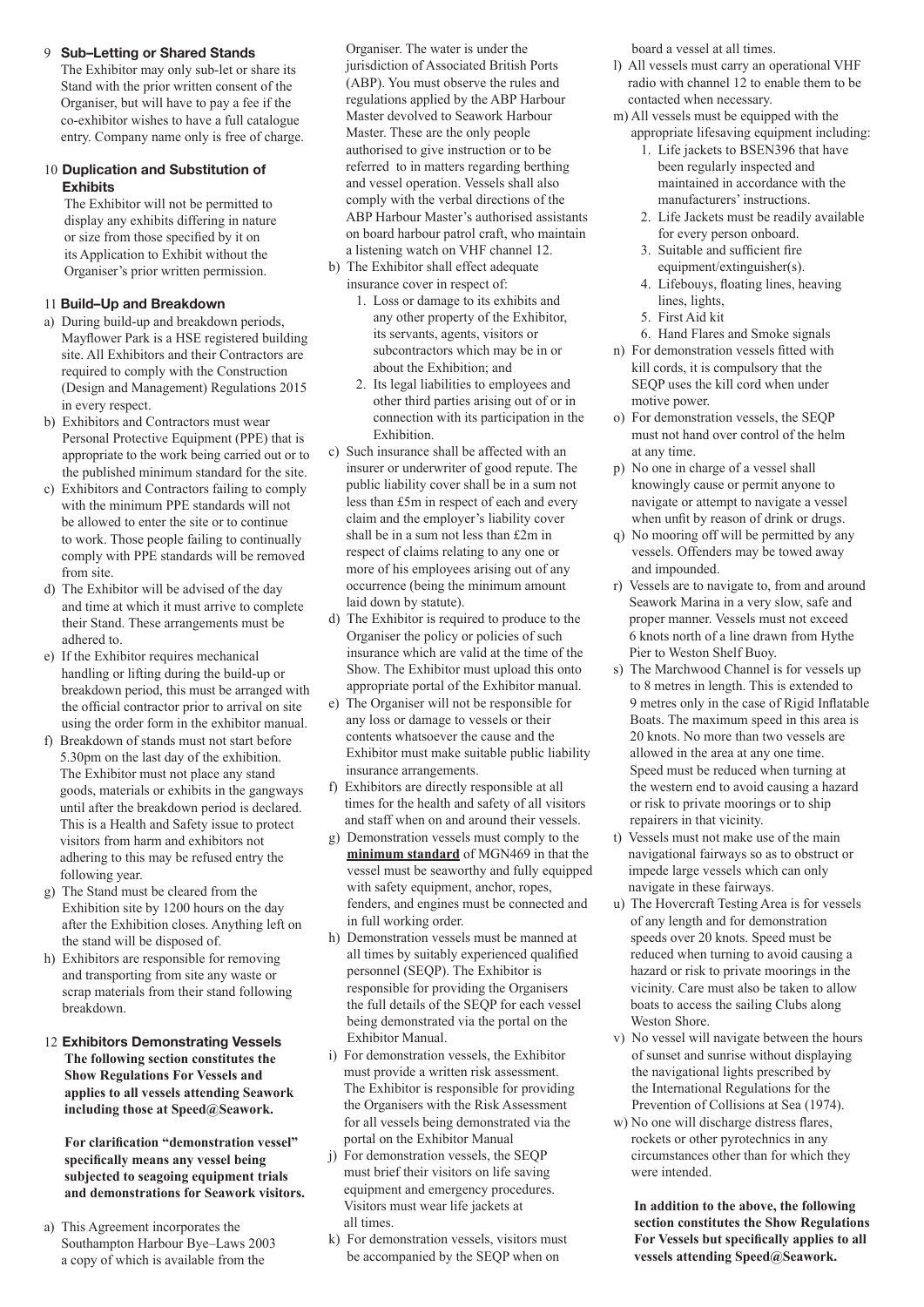- x) The Organisers will provide additional information within a "Boat Demonstration Pack" and a written and verbal safety briefing relating to local conditions at the time of the event. These form part of the Show Regulations and all Exhibitors must comply with all direct instructions issued to them.
- y) All Exhibitors and vessels must adhere to The Cowes Harbour Guidance Regulations 2013, regulations pertaining to Solent Waters and any relevant National and International Maritime Laws. The Exhibitor must observe the rules and regulations applied by the Cowes Harbour Master or their authorised personnel. These are the only people authorised to give instruction or to be referred to in matters regarding berthing and vessel operation. Vessels shall also comply with the verbal directions of the Cowes Harbour Master's authorised assistants on board harbour patrol craft, who maintain a listening watch on VHF channel 12.
- z) All vessels must carry an operational VHF radio with channel 12 to enable them to be contacted when necessary. Cowes Harbour Commission uses Channel 69.
- aa) Vessels entering Cowes are to navigate to, from and around the berthing arrangement in a very slow, safe and proper manner and observe the following rules:-
	- 1. Exhibitors must not exceed 6 knots in the Inner Harbour and/or within 100 metres of the shore.
	- 2. Exhibitors must not create wash in the Inner Harbour and/or within 100 metres of the shore

#### **The following section applies to all vessels berthed on the Seawork Marina.**

- bb) Marina walkways must be kept clear of all encumbrances and obstructions i.e. gangplanks, ropes, etc. Davits and bowsprits must not overhang the walkways. Flagpoles, 'A' boards or signs must be displayed solely on the vessel.
- cc) Feather or sail flags can be used on the walkway and placed immediately adjacent to the Exhibitors' berth and must comply with section 26(e).
- dd) Advertising blimps will not be permitted on vessels, the marina walkways or surrounding areas.
- ee) Steps from the marina walkway to the vessel deck should be event compliant and safe for all visitors at all tidal conditions. Steps should comply with the AEV eGuide in terms of the size of steps and the provision of handrails.
- ff) Refueling is prohibited on the Marina. Fuel cans are prohibited on the Marina.
- gg) Exhibitors are expressly forbidden to use or permit the use of inboard (noncontained) toilets at or in the vicinity of the Marina. This is a non-discharge area.
- hh) All vessels must vacate the Marina by 1200 hours on the day after the exhibition closes.
- ii) If the Exhibitor wishes to substitute a vessel of a smaller size than they have booked, they may do so. However, in this instance the Exhibitor remains liable for the full cost of the original booking and the Organiser retains the right to move the vessel to a smaller berth if necessary.
- jj) If the Exhibitor is unable to provide a vessel for an allocated berth, it must notify the Organiser at least 14 days before the start of the exhibition. In this instance, the Exhibitor remains liable for the full cost of the berth and the Organiser may re-sell the space to another company or move a vessel to the vacant berth at any time during set up or throughout the exhibition. No refund will be given, even if the berth is resold, the Exhibitor remaining liable for the full amount of the booking. If the Exhibitor wishes to bring a larger vessel, they must contact the Organiser prior to the exhibition and pay any extra costs. Vessel sizes will be checked on arrival and any balance paid up front before the exhibition begins. If vessels are too large, the Organisers cannot guarantee that space will be available.
- kk) The Organisers have the right to move vessels between berths at any time for reasons of safety or logistics.
- ll) Exhibitors must not sleep or allow anyone else to remain on board its vessel overnight without expressed permission from the Organisers. Any person remaining on site must comply with Section 15(c).

**The following section constitutes the Show Regulations For Vessels and applies to all Exhibitors:-**

#### **Liability of the Exhibitor and the Organiser for all vessels berthed on the Seawork Marina, all demonstration vessels and all those attending Speed@Seawork.**

- mm)The Organiser shall not be liable whether in contract, tort, or otherwise for any loss or damage whatsoever caused to the property of the Exhibitor, his sub–contractors or their visitors, servants, or agents, except to the extent that such loss or damage is caused by the negligence of the Organiser or its servants or agents.
- nn The Organiser shall not be liable whether in contract, tort or otherwise for death or personal injury caused to the Exhibitor, its sub–contractors, visitors, servants or agents, except to the extent that such death or personal injury is caused by negligence of the Organiser or its servants or agents.
- oo) The Exhibitor shall hold the Organiser, its licensors and agents, servants or representatives at all times harmless and indemnified against all loss, expense, claims, demands or proceedings whatsoever in respect of any death or personal injury whatsoever by the negligence of the Organiser or its servants or agents.
- pp) The Exhibitor shall hold the Organiser and its licensors, agents, servants or representatives at all times harmless and indemnified against all loss, expense, claims, demands or proceedings

whatsoever in respect of injury, loss or damage to the property of the Exhibitor, its servants, agents, visitors or sub-contractors or any property used in connection therewith whether arising in contract, tort or otherwise except to the extent that such injury, loss or damage is caused by the negligence of the Organiser or its servants or agents.

qq) The Exhibitor shall indemnify the Organiser against any loss, expense, damage, claims or proceedings whatsoever caused to, incurred by, or instituted against the Organiser or either of them or any other person whatsoever arising out of the exhibits or goods of any Exhibitor or any property used in connection there with or any act or omission of the Exhibitor, its servants, agents, visitors or sub–contractors.

#### 13 **Insurance**

- a) The Exhibitor shall effect adequate insurance cover in respect of:
	- a. Loss or damage to its exhibits and any other property of the Exhibitor, its servants, agents, visitors or sub-contractors which may be in or about the Exhibition; and
	- b. Its legal liabilities to employees and other third parties arising out of or in connection with its particip ation in the Exhibition.
- b) Such insurance shall be effected with an insurer or underwriter of good repute. The public liability cover shall be in a sum not less than £2m for exhibitors with land based exhibition stands and £5m for water based exhibitors in respect of each and every claim and the employer's liability cover shall be in a sum not less than £2m in respect of claims relating to any one or more of his employees arising out of any occurrence (being the minimum amount laid down by statute).
- c) The Exhibitor shall whenever required produce to the Organiser the policy or policies of such insurance and receipts for the premiums due in respect thereof.

#### 14 **Liability of the Exhibitor and the Organiser**

- a) The Organiser shall not be liable whether in contract, tort, or otherwise for any loss or damage whatsoever caused to the property of the Exhibitor, his sub– contractors or their visitors, servants, or agents, except to the extent that such loss or damage is caused by the negligence of the Organiser or its servants or agents.
- b) The Organiser shall not be liable whether in contract, tort or otherwise for death or personal injury caused to the Exhibitor, its sub–contractors or its visitors, servants or agents, except to the extent that such death or personal injury is caused by negligence of the Organiser or its servants or agents.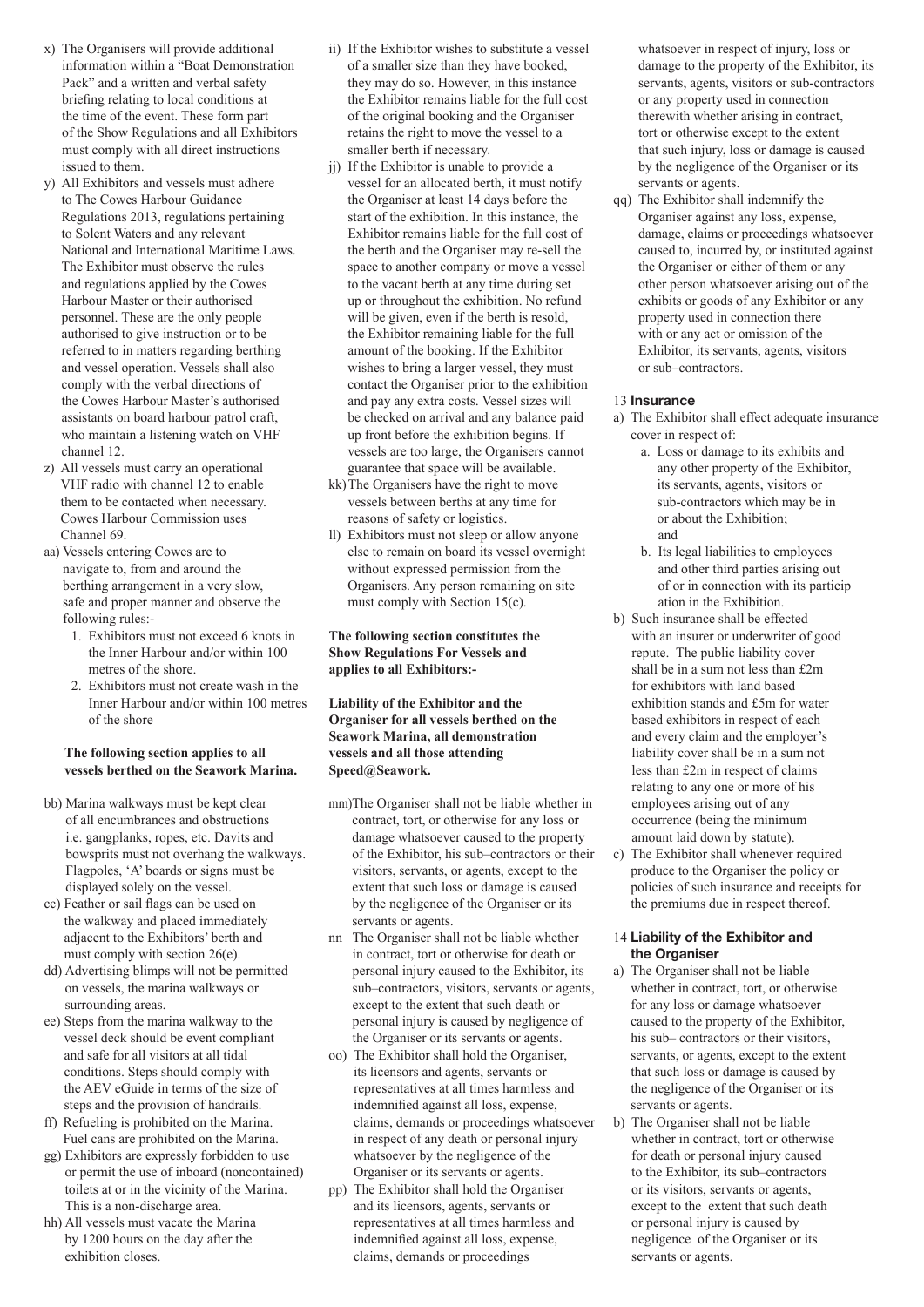- c) The Exhibitor shall hold the Organiser, its licensors and agents, servants or representatives at all times harmless and indemnified against all loss, expense, claims, demands or proceedings whatsoever in respect of any death or personal injury to itself, its agents, servants, visitors or sub-contractors whether arising in contract, tort, or otherwise except to the extent that such death or personal injury is caused by the negligence of the Organiser or its servants or agents.
- d) The Exhibitor shall hold the Organiser its licensors, and agents, servants or representatives at all times harmless and indemnified against all loss, expense, claims, demands or proceedings whatsoever in respect of injury, loss or damage to the property of the Exhibitor, its servants, agents, visitors or sub-contractors or any property used in conjunction there with whether arising in contract, tort or otherwise except to the extent that such injury, loss or damage is caused by the negligence of the Organiser or its servants or agents.
- e) The Exhibitor shall indemnify the Organiser against any loss, expense, damage, claims or proceedings whatsoever caused to, incurred by, or instituted against the Organiser or either of them or any other person whatsoever arising out of the exhibits or goods of any goods exhibitor or any property used in connection therewith or any act or omission of the Exhibitor, its servants, agents, visitors or sub–contractors.
- f) If the Exhibitor or its servants, agents or sub–contractors should fail to vacate the premises by the relevant dates mentioned in Clause 11(g) due to any cause whatsoever, the Organiser will hold the Exhibitor fully responsible for all losses and expenses incurred by the Organiser as a result of such failure.
- g) The Exhibitor will also be held responsible by the Organiser for damage caused by the Exhibitor to any structures, fixtures or fittings permanent or temporary on the Exhibition site. The Exhibitor may not interfere with the structures of the Exhibition site including but not exclusively, walls, frames, perimeter fences, barriers and other structures erected by the Organiser.

#### 15 **Security**

- a) In the interests of safety the Organiser may close the Exhibition to visitors at any time during opening hours. Access to the Exhibition will be controlled as the Organiser deems necessary.
- b) Security contractors appointed by the Organiser will take charge at all gates where access is permitted. The Exhibitor must carry a pass at all times which under any circumstances, are not transferable.
- c) Persons sleeping on vessels are required to observe the site safety rules and sign in and out and to carry identification at all times for security purposes.

d) 24 hour security is provided throughout the build up, show open and breakdown periods.

#### 16 **Restricted Exhibits**

- a) If the Exhibitor uses or displays marine radios or radar in an operational condition – whether installed in vessels or shown onland – such equipment must comply with the rules and regulations of the federal communications commission (www.wireless.fcc.gov).
- b) The Exhibitor may not erect or use a radar tower of less than 10 metres height.
- c) The Exhibitor may not run motors or engines or use dangerous substances within the Exhibition hall, and their demonstration in the outdoor areas may only be undertaken with due consideration to adjacent exhibitors.
- d) Firearms, deactivated weapons, guns or weapons are prohibited.

## 17 **Expulsion of Persons**

- a) The Organiser may expel any person or persons whose presence in the Exhibition is, in their opinion, prejudicial to the best interests of the Exhibition.
- b) The Organiser may expel any person or persons whose presence in the Exhibition is, in their opinion, not compliant the Health and Safety at Work Act 1984 and associated regulations.

## 18 **Stand Construction**

 As a part of our commitment to continually enhance sustainability and customer experience, we are introducing a key change to our stand construction and prefabrication regulations. Stands are **required to be formed as a reusable structure** such as, but not limited to, system builds or stock panels for the main structure of the stand. In most cases this will be the stand walls. Therefore, the **creation on or off site of the structure of a stand from raw materials is prohibited,** such as building the structure using one time use MDF, chipboard or similar products. Additions to the main structure of the stand made from non-stock items is allowed (such as archways and fascias) but these must be made before the event and brought onsite ready for assembly, as building these items will not be permitted onsite. These items must be formed using fully recyclable materials.

 Examples of prohibited actions are: 5 Construction of the main structure from

- single use materials • Construction from scratch on site of any
- stand components a) All Exhibitors with Space Only stands are subject to and must comply with the Construction (Design and Management) Regulations 2015.
- b) For all Space Only Stands, the Exhibitor or their appointed Contractor must submit detailed and scaled stand plans, risk assessments and method statements to the Health and Safety

Advisor for approval at least 28 days prior to the event.

- c) For all stands with heavy exhibits, if the weight of any exhibit exerts a load of 500kg (or more) per square metre upon the floor, the Exhibitor will supply a detailed plan of the stand showing the exact position of the exhibit to the Health and Safety Advisor at least 28 days prior to the event. Should the exhibitor or their contractor not be on site when the scheduled lifting is carried out the exhibit will be placed in the position shown on the submitted plan. Any subsequent repositioning will be at an additional cost.
- d) All stands with heavy exhibits exerting a downward pressure exceeding 500kg/sqm must provide spreader boards to reduce the weight loading. These must be placed in position by the exhibitor or its contractor immediately prior to the scheduled lift and placement of the exhibit.
- e) All Space Only stands must be constructed by a competent person to ensure that it complies with all relevant standards: that it can be built and taken down in time; that its design is suitable for its purpose and that it is safe for use by all.
- f) For all Space Only Stands, the Exhibitor or their appointed Contractor must have submitted plans and received a Permission to Build Notice before commencement of work on site. Exhibitors not complying with this condition may be refused entry on site.
- g) Walls abutting other stands. Where rear or side walls abut another stand these must be fair faced above 2400mm from the floor, neutral in colour and must not include any branding.
- h) Walls abutting gangways. Where stand walls over 1200mm high abut a gangway, these must not exceed 2500mm in height or 50% of the stand length. Walls (including display towers) of less than 50% of the stand length can go up to the maximum stand height, dependant on the position in the hall. Walls including pop up screens must be fair faced at the rear with a neutral colour or have suitable branding or decorated finish of an appropriate style
- i) The Exhibitor should ensure that they obtain or able to provide a Certificate of Completion from a competent person stating that the Stand has been constructed in a satisfactory manner, that it is structurally sound and fit for its intended purpose.
- j) Unless the Organiser gives its written agreement to the contrary, all exhibits must be on view and in the charge of a responsible and competent representative of the Exhibitor during the whole of the period the Exhibition is open and must remain manned from 15 minutes before the opening until the close of the Exhibition to visitors daily. If the Exhibitor does not open or uncover its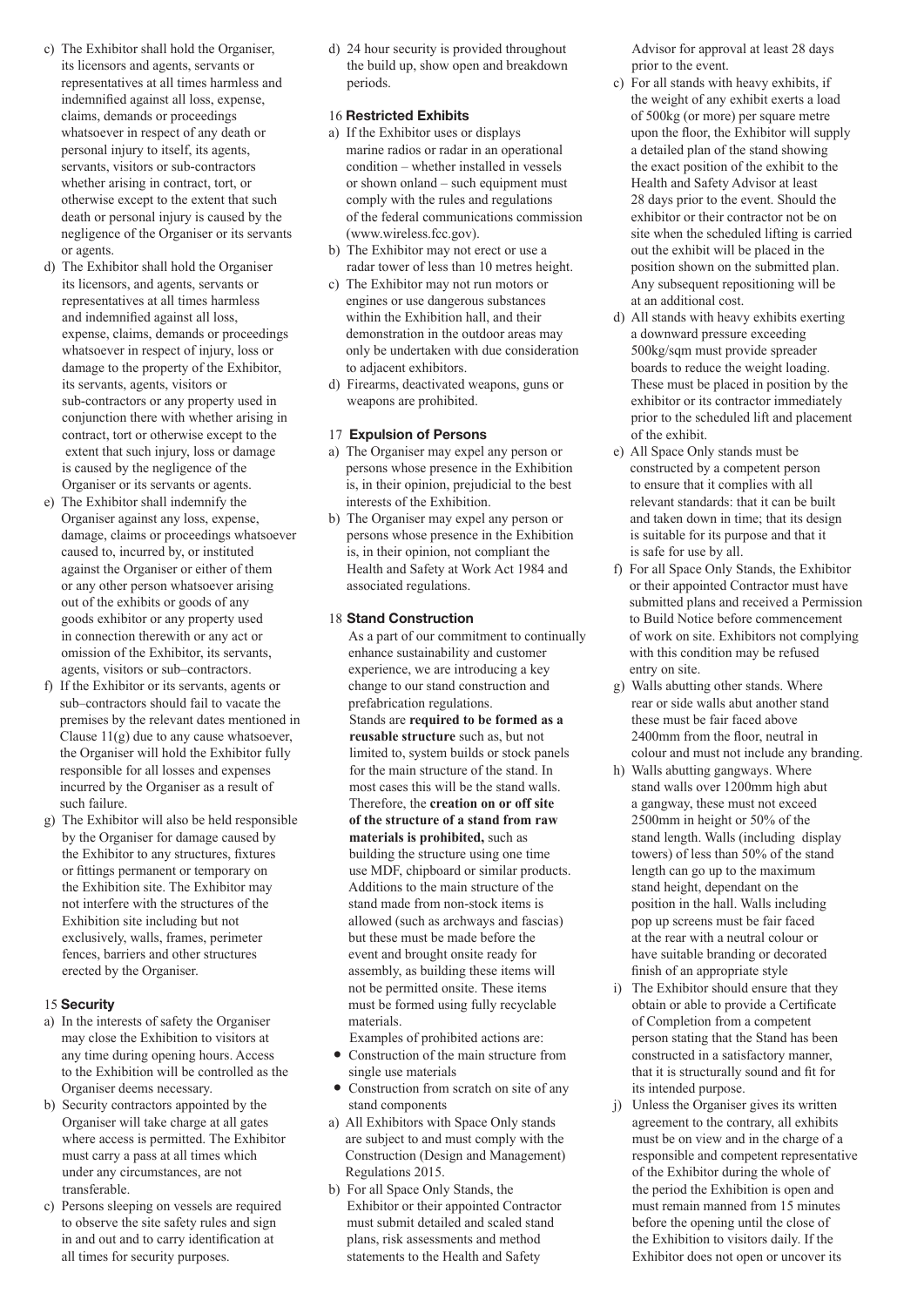Stand or exhibits during this time, the Organiser may do so at the Exhibitor's risk and the Exhibitor shall be liable for any charges that may be incurred thereby.

## 19 **Cleaning**

- a) The Exhibitor is responsible for the good order and cleanliness of its own Stand. Plastic bags will be provided for the removal of rubbish. Stand cleaning must not be undertaken during the hours of public admission.
- b) The Exhibitor is responsible for clearing its Stand at the end of the Exhibition. All litter and Stand materials, including structures and carpets, must be removed either by transport from the site or to the bins provided. Any labour costs involved in the removal of excessive rubbish by the Organisers contractors will be charged to the Exhibitor.
- c) The Exhibitor is prohibited from using the bins and skips on site to dispose of any hazardous waste including those items listed in the Hazardous Waste Regulations 2005, the COSHH Regulations 2002, the Waste Electrical Regulations 2007 and the Batteries Directive 2008.

#### 20 **Public Address and Visual Presentations**

- a) The Exhibitor may not use public address systems.
- b) If the Exhibitor uses videos, tapes, etc on its Stand, it must make sure such use will not cause inconvenience or annoyance to visitors or other exhibitors.
- c) If the Exhibitor wishes to use copyright music at the Exhibition, it must hold the appropriate licence. (These can be obtained from The Performing Rights Society Limited, at www.prsformusic.com.
- d) (i) The Exhibitor may not play any audio/ visual material in public without having first obtained all necessary consents from all relevant rights holders and (ii) the Exhibitor must indemnify and hold the Organiser harmless against the consequences of any breaches of this Clause 20(d).

## 21 **Fire Precautions**

- a) The exhibitor must carry out a suitable and sufficient Fire Risk Assessment in accordance with the Regulatory Reform (Fire Safety) Order 2005.
- b) Should the Fire Risk Assessment indicate that the Exhibitor must provide fire extinguisher(s) these must meet the classification for the risk on the stand and there must be at least one person trained in the use of that equipment available at all times.
- c) The materials used in the construction of the stand must be non-combustible, inherently non-flammable or durably flame proofed to comply with BS476 part 7. All adhesives and paint must be water based.
- d) The Exhibitor may not do or permit anything that would invalidate the

fire or other insurance policies and licences covering the Exhibition and the Exhibition site.

- e) The Exhibitor may not bring onto the stand any exhibit or other product that produces heat without the written permission from the Health and Safety Advisor.
- f) The Exhibitor may not bring onto the stand any exhibit or product containing flammable solvents or compressed gasses without written permission from the Organisers.
- g) Liquefied Petroleum Gasses and products with a flash point under 22 degrees Celsius are specifically banned from the exhibition halls.
- h) The Organisers have a non-smoking policy; this includes a ban on the use of Electronic Smoking Devices. It is illegal to smoke in the Exhibition Hall. The Organisers will expel anyone who breaks the law.

# 22 **Catalogue**

 The preparation and publication of the official Exhibition catalogue will be the responsibility of the Organiser and no other printed matter may purport to duplicate this purpose. The Exhibitor shall submit a brief description of its exhibits together with other information for insertion in the catalogue. The Organiser may amend copy provided or write any text not so supplied by the copy date. Whilst every endeavour will be made to publish accurate information, the Organiser cannot be held responsible for any error howsoever caused.

# 23 **Car Parking**

 The Organiser is not responsible for damage to or theft from vehicles left in the official exhibitor's car park.

# 24 **Mechanical Handling**

- a) All mechanical handling including cranes, fork-lifts, access equipment, etc., must be organised through the Organisers' official freight handlers.
- b) Weights established and acknowledged by the signature of a representative of the Exhibitor who must be present at the time of the operation will be deemed accurate and accountable.
- c) When the weight of an exhibit exerts a load of 500kg (or more) per square metre upon the floor of the exhibition hall, the Exhibitor must supply a detailed plan of the stand to show the exact position of the exhibit.
- d) Charges will be calculated on one lift. If a series of lifts is involved in arranging any exhibit, each lift will be charged separately.
- e) The Exhibitor will be allocated an arrival time for mechanical handling. Failure to comply may involve a double charge.

## 25 **Electrical Installation**

a) All electrical installations will be carried

out by the official electrical contractors for the Exhibition.

- b) It is the Exhibitors responsibility to ensure that portable appliances are safe to be plugged into the electrical system supplied by the Organisers.
- c) The Exhibitor must ensure that the electrical installation is compliant with BS7671 and installed by a qualified (17th Edition) electrician. Exhibitors can contract the official electrical contractors to carry out electrical safety testing on their stand.
- d) No form of electrical heating will be permitted on any Stand.
- e) All electrical orders received after the cut off date may be subject to a 20% surcharge.
- f) The use of portable generators for supplying electricity is strictly controlled by the Organisers. Exhibitors must gain approval from the Health and Safety Advisor at least 28 days prior to the start of the show.
- g) The use of 240 volt construction equipment outside of the halls during build up and breakdown is prohibited
- h) Trailing leads and daisy chains must be kept to a minimum and will be subject to inspection by the Health and Safety Advisor.

## 26 **Posters, Flags, Banners, A Boards, Blimps & Balloons**

- a) All poster and banner sites will be controlled by the Organiser. No other posters, banners may be erected or displayed without written authorisation from the Organiser. Any posters, flags or banners not displayed with the written authorisation of the Organiser will be removed.
- b) The use of blimps and balloons is strictly regulated. Exhibitors intending to use these must gain written approval from the Show Health and Safety Advisor 28 days prior to show opening.
- c) Blimps and Balloons are prohibited on the pontoons, vessels and associated walkways.
- d) The use of A Boards and other placards is limited to within the curtilage of the stand space or to be placed on the vessel.
- e) Feather or sail flags can be used on the walkway and placed immediately adjacent to the exhibitors' berth. For safety reasons, these must be no higher than 3000mm and fitted to a water weighted base.

## 27 **Distribution of Leaflets and Advertising Materials**

- a) The Exhibitor may display advertising material only on its own Stand.
- b) The Exhibitor may distribute circulars or other material only within its own Stand.
- c) The Organiser may, at its absolute discretion, prohibit as unsuitable, offensive or annoying to visitors or other exhibitors:
	- (i) any display, feature or advertising material, or